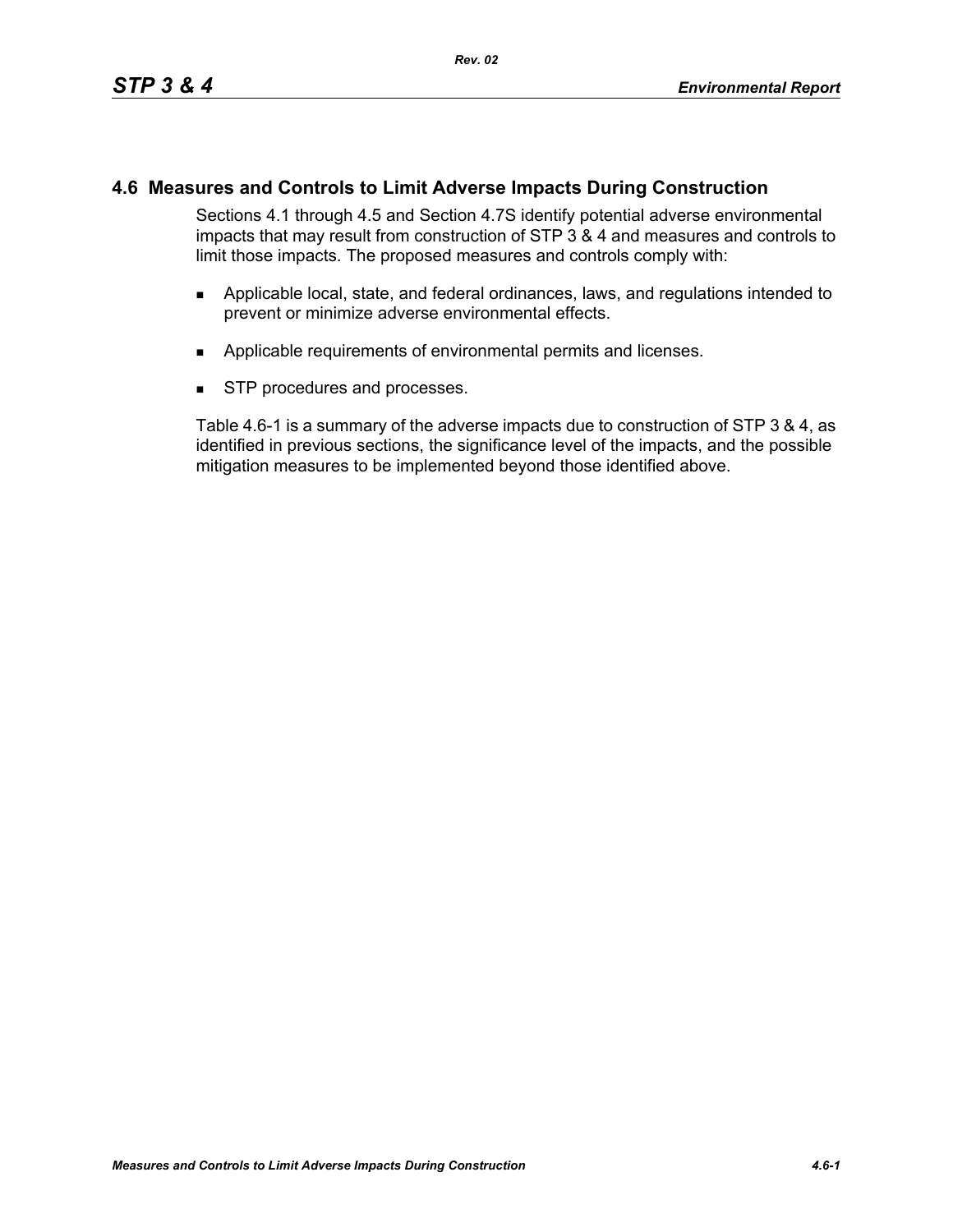| Impact                         | <b>Description of Potential Impact</b>                                                                                                                                                                                   | <b>Potential</b><br>Impact<br><b>Significance</b><br>$[1]$ | <b>Planned Control Program</b>                                                                                                                                                                                                                                                                                        |
|--------------------------------|--------------------------------------------------------------------------------------------------------------------------------------------------------------------------------------------------------------------------|------------------------------------------------------------|-----------------------------------------------------------------------------------------------------------------------------------------------------------------------------------------------------------------------------------------------------------------------------------------------------------------------|
| 4.0 Land Use Impacts           |                                                                                                                                                                                                                          |                                                            |                                                                                                                                                                                                                                                                                                                       |
| 4.1.1 The Site<br>and Vicinity | Ground-disturbing activities including<br>installation of a slurry wall, excavating and<br>recontouring the landscape.[2]                                                                                                | S                                                          | Conduct construction activities using best management practices<br>(BMP) in accordance with regulatory and permit requirements.<br>Implement environmental controls required in the SWPPP (Storm<br>Water Pollution Prevention Plan) such as weekly compliance<br>inspections, documentation of runoff controls, etc. |
|                                | Removal of vegetation within the temporary and<br>permanent impact areas.[2]                                                                                                                                             | S                                                          | Clean up and dispose of waste debris at designated location.<br>Temporary impact area will be graded, landscaped to match the<br>surrounding area, and revegetated.                                                                                                                                                   |
|                                | Stockpiling of soils on site including spoil<br>mounds and borrow pit soils.[2]                                                                                                                                          | S                                                          | Restrict stockpiling to designated areas. Stabilize all loose soils<br>on site through the use of approved erosion control<br>methodologies and soil erosion and sediment control plan.                                                                                                                               |
|                                | Construction of new permanent structures and<br>the creation of impervious surface within the<br>existing STP Site (i.e., the haul road and the<br>parking area). The site is designated for<br>industrial land use. [2] | S                                                          | Restrict construction to the designated areas within the STP site.                                                                                                                                                                                                                                                    |
|                                | Impacts to wetlands and other surface waters<br>e.g. removal of onsite drainage ditch.                                                                                                                                   | S                                                          | Avoid jurisdictional wetlands. Use appropriate erosion control<br>measures to prevent turbid water, soil deposition, vegetation<br>removal, etc., from impacting drainage features, wetlands and<br>downstream areas through the approved SWPPP.                                                                      |
|                                | Construction activities conducted within the<br>Coastal Management Zone.[2]                                                                                                                                              | S-M                                                        | <b>Comply-Proposed project is consistent with the Texas Coastal</b><br>Management Plan.                                                                                                                                                                                                                               |
|                                | Construction activities (e.g., crossing of a<br>pipeline, installation of discharge pipe, etc.)<br>conducted within the designated flood zone and<br>other sensitive areas.                                              | S                                                          | Avoid these areas where possible. Comply with regulatory and<br>permit requirements.                                                                                                                                                                                                                                  |

 $4.6 - 2$ *4.6-2 Measures and Controls to Limit Adverse Impacts During Construction* 

Measures and Controls to Limit Adverse Impacts During Construction

L

*Rev. 02*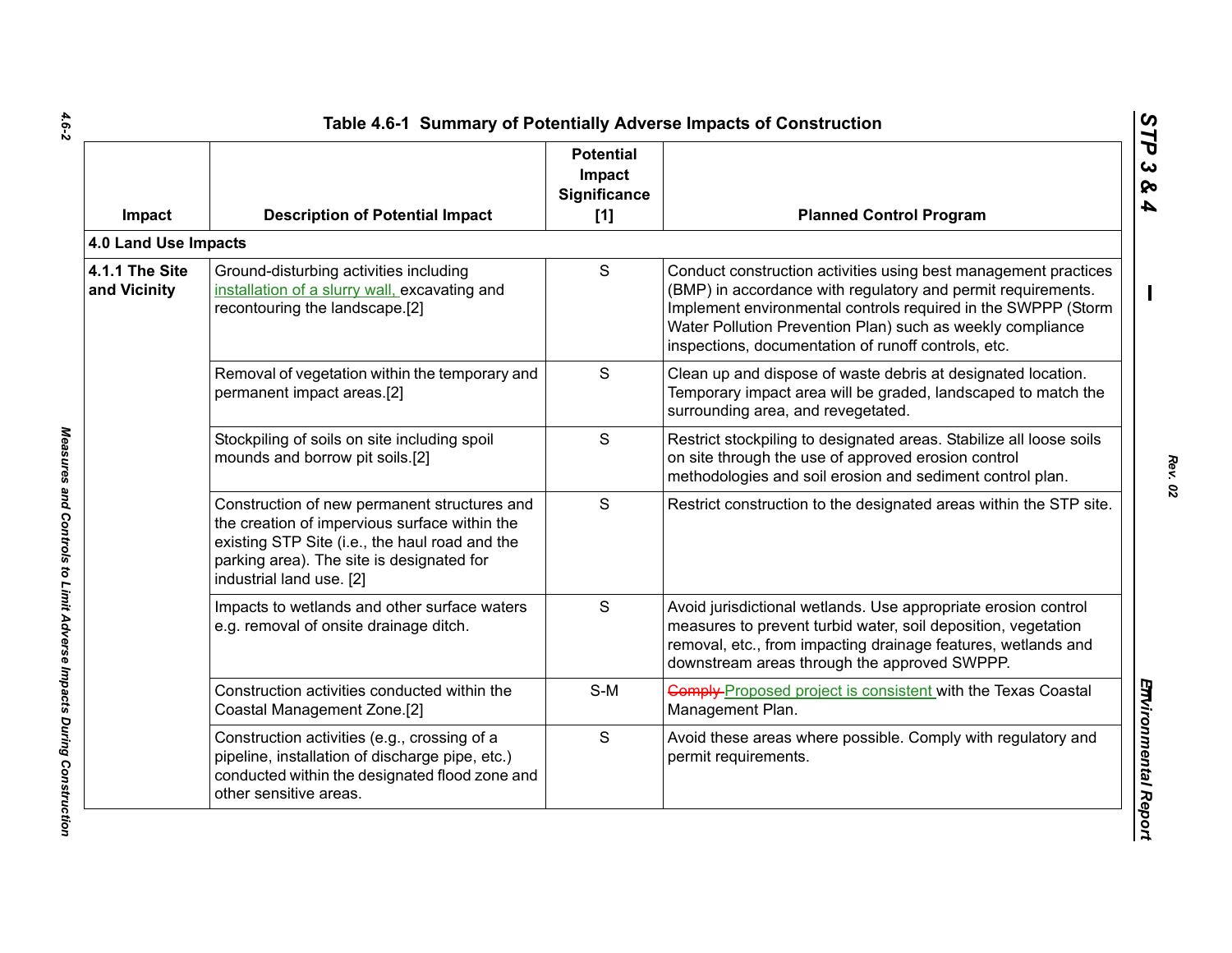|  | Table 4.6-1 Summary of Potentially Adverse Impacts of Construction (Continue |  |  |  |  |  |  |
|--|------------------------------------------------------------------------------|--|--|--|--|--|--|
|--|------------------------------------------------------------------------------|--|--|--|--|--|--|

|                                                                               |                                                                                                                                                                                                                                              |             | Table 4.6-1 Summary of Potentially Adverse Impacts of Construction (Continued)                                                                                                                                                                                                                             |
|-------------------------------------------------------------------------------|----------------------------------------------------------------------------------------------------------------------------------------------------------------------------------------------------------------------------------------------|-------------|------------------------------------------------------------------------------------------------------------------------------------------------------------------------------------------------------------------------------------------------------------------------------------------------------------|
|                                                                               | Potential short-term land use changes in the<br>vicinity of the project due to development of<br>employee housing.[2]                                                                                                                        | $S-M$       | The temporary housing facilities, if constructed, would be<br>converted to pre-project conditions upon completion of<br>construction.                                                                                                                                                                      |
|                                                                               | The increase in traffic during shift change and<br>increased truck deliveries will impact traffic on<br>existing roads during peak times.                                                                                                    | S           | Stagger work shifts and truck delivery times to reduce the<br>additional traffic during peak hours.                                                                                                                                                                                                        |
| 4.1.2<br><b>Transmission</b><br><b>Corridors and</b><br><b>Off-Site Areas</b> | Potential short-term physical land use changes<br>due to the addition of a 345 Kilovolt switchyard<br>and rerouting of one 345 kV transmission line<br>that is currently connected to Bay No. 1 of the<br>existing switchyard for STP 1 & 2. | $\mathsf S$ | Minimization of land use impacts through the use of existing<br>access points and ROW roads. Limit construction activities<br>associated with the new onsite switchyard and connecting<br>transmission lines to those areas previously disturbed for<br>construction activities associated with STP 1 & 2. |
| <b>4.1.3 Historic</b><br><b>Properties</b>                                    | Ground-disturbing activities including grading,<br>excavation, recontouring, and construction may<br>expose historic resources (Note based on-<br>SHPO determination, this is unlikely).                                                     | S           | Take appropriate actions (e.g. stop work, contact appropriate<br>regulatory agencies)as required by site procedures following<br>discovery of potential historic or archaeological resources.                                                                                                              |
|                                                                               |                                                                                                                                                                                                                                              |             |                                                                                                                                                                                                                                                                                                            |
|                                                                               |                                                                                                                                                                                                                                              |             |                                                                                                                                                                                                                                                                                                            |
|                                                                               |                                                                                                                                                                                                                                              |             |                                                                                                                                                                                                                                                                                                            |
|                                                                               |                                                                                                                                                                                                                                              |             |                                                                                                                                                                                                                                                                                                            |
|                                                                               |                                                                                                                                                                                                                                              |             |                                                                                                                                                                                                                                                                                                            |

*Rev. 02*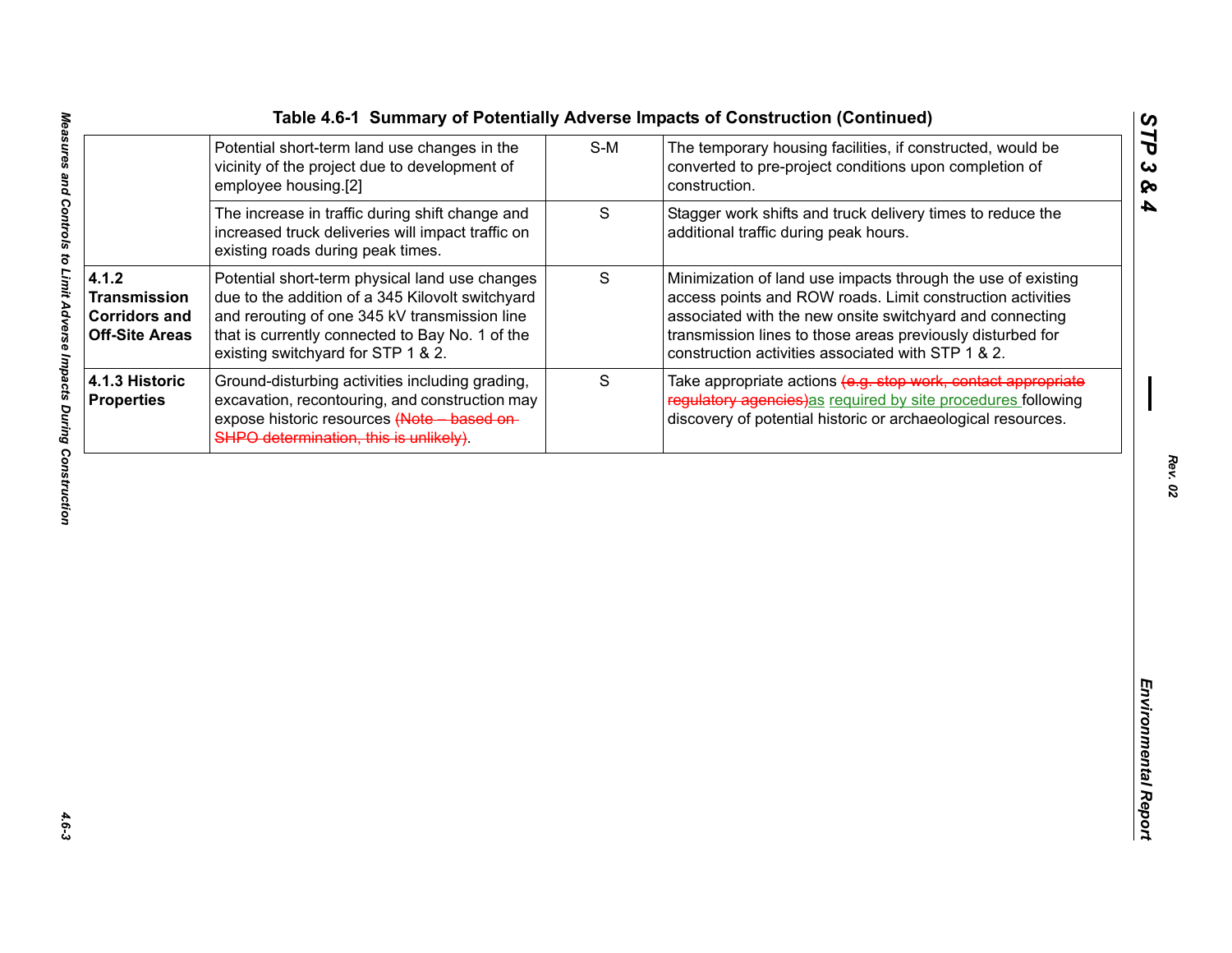| 4.2 Water-Related Impacts                        |                                                                                                                                                                       |   | Table 4.6-1 Summary of Potentially Adverse Impacts of Construction (Continued)                                                                                                                                                                                                                                                                                                                                                                                                                                                                                                                                                  |
|--------------------------------------------------|-----------------------------------------------------------------------------------------------------------------------------------------------------------------------|---|---------------------------------------------------------------------------------------------------------------------------------------------------------------------------------------------------------------------------------------------------------------------------------------------------------------------------------------------------------------------------------------------------------------------------------------------------------------------------------------------------------------------------------------------------------------------------------------------------------------------------------|
| 4.2.1<br><b>Hydrologic</b><br><b>Alterations</b> | Impacts to onsite surface water drainage flows<br>by diverting or filling several unnamed onsite<br>drainage features.[2]                                             | S | New drainage ditches and other features such as sediment filters<br>would be used to accommodate surface water runoff from altered<br>drainage areas and the newly constructed impervious areas.<br>Avoid all jurisdictional wetlands. Appropriate erosion control<br>measures will be taken on all drainage features and wetlands to<br>prevent turbid water, soil deposition, vegetation removal, etc.,<br>from occurring within those areas or downstream areas through<br>the approved SWPPP.                                                                                                                               |
|                                                  | Increase in surface water as a result of<br>dewatering and excavation activities. [2]                                                                                 | S | To decrease the volume of surface water runoff created during<br>dewatering/excavating activities of the deeply excavated areas, a<br>groundwater control system will be installed consisting of a slurry<br>wall and perimeter circuit of deep wells in conjunction with sand<br>drains. All other surface water runoff created during the<br>excavation/dewatering activities will be controlled by a series of<br>ditches that drain the water away from construction activities.<br>Proper erosion controls will be used to contain sediments found in<br>the runoff before it is discharged into any jurisdictional water. |
|                                                  | Impacts to local hydrology resulting from the<br>excavation through the shallow aquifer, and<br>subsequent dewatering of the shallow<br>aquifer.[2]                   | S | Local drinking water wells found in the vicinity of the construction<br>area will be unaffected because they are located in the deeper<br>aquifer which is isolated by surficial clays. Dewatering would<br>occur within the shallow aquifer in a limited area for a short period<br>of time. Upon completion of construction, groundwater in the<br>shallow aquifer will return to natural elevations.                                                                                                                                                                                                                         |
| 4.2.2 Water Use<br><b>Impacts</b>                | Potential for water pressure reduction within the<br>local water table due to dewatering activities for<br>dust abatement, concrete mixing, potable water<br>use. [2] | S | Limit dewatering activities to only those necessary for<br>construction.                                                                                                                                                                                                                                                                                                                                                                                                                                                                                                                                                        |
|                                                  |                                                                                                                                                                       |   |                                                                                                                                                                                                                                                                                                                                                                                                                                                                                                                                                                                                                                 |

 $4.6 - 4$ 

*Rev. 02*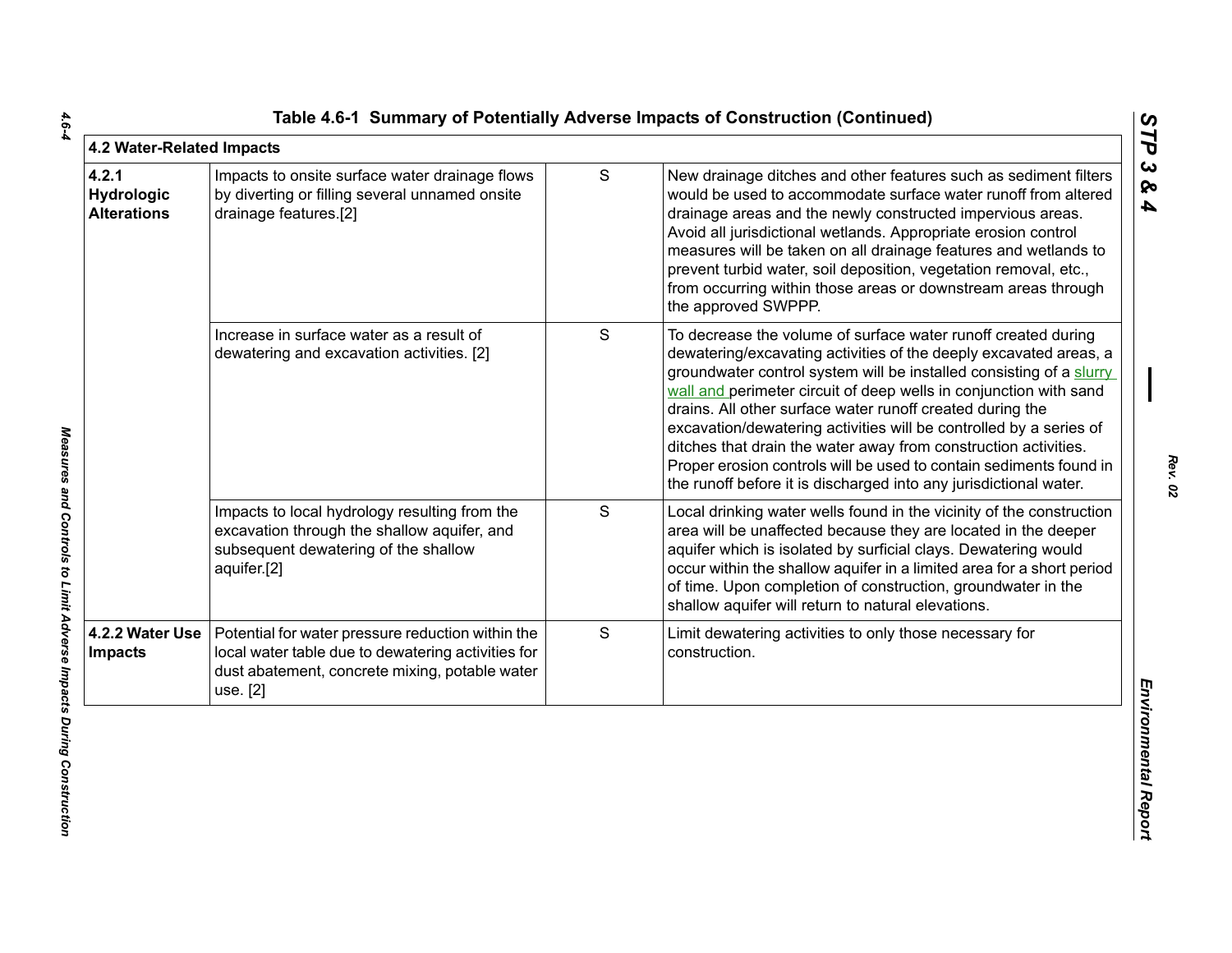|                                        |                                                                                                                                                                                                                              |   | Table 4.6-1 Summary of Potentially Adverse Impacts of Construction (Continued)                                                                                                                                                                                                                                                                                                                                                                                                              |
|----------------------------------------|------------------------------------------------------------------------------------------------------------------------------------------------------------------------------------------------------------------------------|---|---------------------------------------------------------------------------------------------------------------------------------------------------------------------------------------------------------------------------------------------------------------------------------------------------------------------------------------------------------------------------------------------------------------------------------------------------------------------------------------------|
| 4.2.3 Water-<br><b>Quality Impacts</b> | Potential impacts on surface water quality from<br>accidental release of fuel, oils, or other<br>chemicals associated with construction<br>activities into onsite wetlands and drainage<br>features.                         | S | Develop and implement a construction SWPPP and spill<br>response plan.                                                                                                                                                                                                                                                                                                                                                                                                                      |
|                                        | A potential impact to Little Robbins Slough,<br>Kelly's Pond, and subsequently the Colorado<br>River due to turbidity and sedimentation caused<br>by soil erosion from ground disturbance.[2]                                | S | Adhere to applicable regulations and permit requirements found<br>in the TPDES permit. Implement BMPs to prevent the movement<br>of pollutants (including sediments) into wetlands and water bodies<br>via storm water runoff. BMPs will include the use of erosion<br>control measures such as silt fences to prevent sedimentation<br>and turbid water discharge.<br>Use of vegetated land buffers between water bodies and the<br>construction site will minimize sedimentation impacts. |
| 4.3 Ecological Impacts                 |                                                                                                                                                                                                                              |   |                                                                                                                                                                                                                                                                                                                                                                                                                                                                                             |
| 4.3.1 Terrestrial<br><b>Ecosystems</b> | Construction activities will result in habitat loss<br>and will displace animals such as birds and<br>mammals that currently inhabit the construction<br>site. The mortality rate of less mobile animals<br>may increase.[2] | S | Limit vegetation removal to only those areas needed for<br>construction. Restoration of the temporary impact areas will be<br>completed in a timely manner upon completion of construction.                                                                                                                                                                                                                                                                                                 |
|                                        | Filling of drainage areas and ditches may<br>impact foraging and roosting habits of wetland-<br>dependent species.[2]                                                                                                        | S | Restore the habitat by relocating and revegetating of drainage<br>areas.                                                                                                                                                                                                                                                                                                                                                                                                                    |
|                                        | Impacts to biota from use of wetlands as<br>laydown areas or spoil areas. [2]                                                                                                                                                | S | Avoid wetland areas during construction activities.                                                                                                                                                                                                                                                                                                                                                                                                                                         |
|                                        | Potential impacts to local bird population from<br>bird collisions with man-made structures<br>(cranes, buildings) during construction.                                                                                      | S | The likelihood of this impact is low and when considered with the<br>availability of the resource on a regional basis, mitigation is not<br>necessary.                                                                                                                                                                                                                                                                                                                                      |
|                                        | Wildlife may be startled or frightened away by<br>construction noises.[2]                                                                                                                                                    | S | Animal displacement due to noise should be temporary in nature.<br>Animals should return upon completion of construction.                                                                                                                                                                                                                                                                                                                                                                   |
|                                        | Potential disturbance to nesting birds caused<br>by noise/movement during transmission line<br>upgrades. The disturbance impacts will<br>increase during the nesting season.                                                 | S | Scheduling work during non-nesting periods would minimize<br>these impacts.                                                                                                                                                                                                                                                                                                                                                                                                                 |
|                                        |                                                                                                                                                                                                                              |   |                                                                                                                                                                                                                                                                                                                                                                                                                                                                                             |

 $4.6 - 5$ 

*Rev. 02*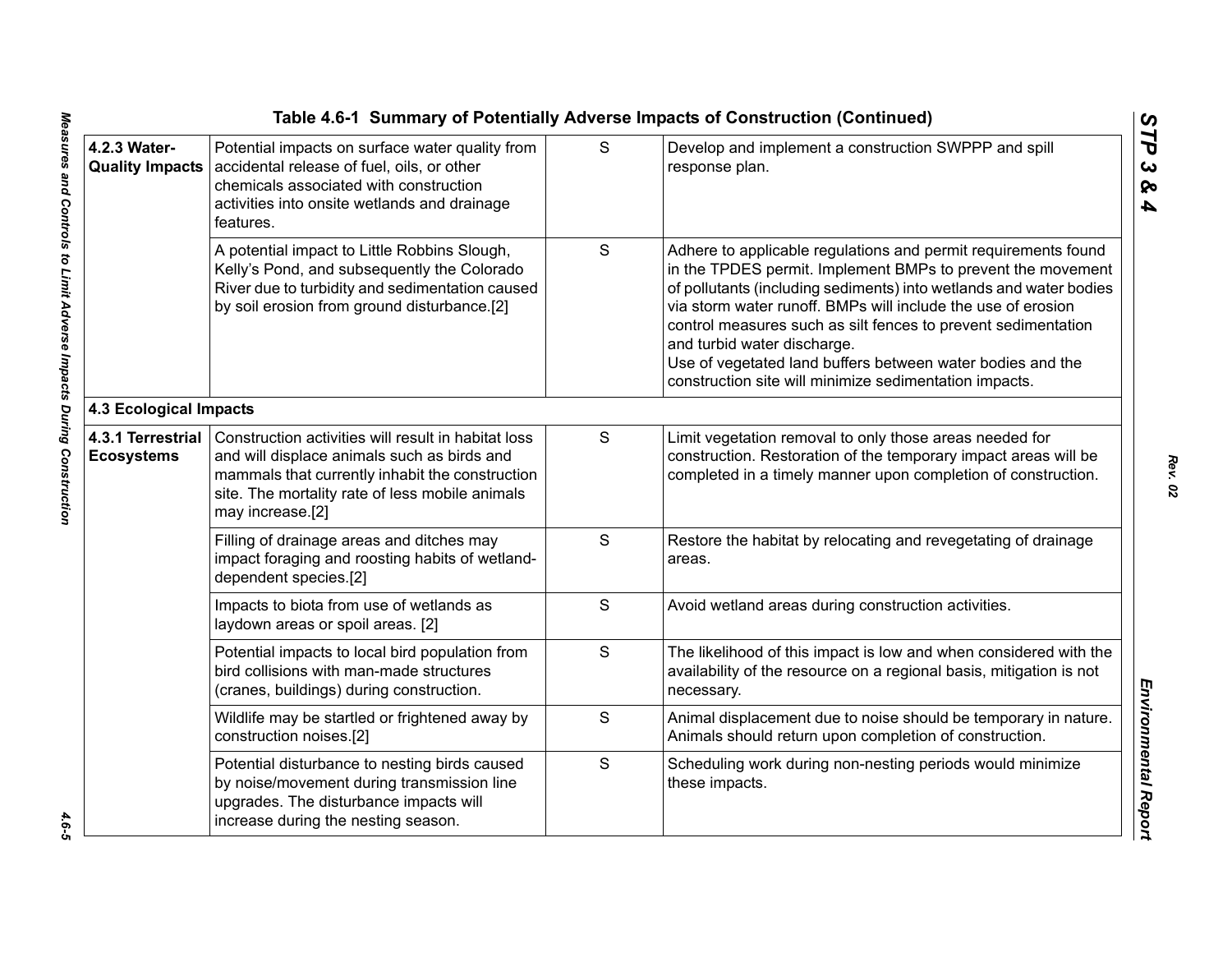| 4.3.2 Aquatic<br>Ecosystems-<br><b>Construction</b><br><b>Impacts</b> | Potential impacts on aquatic ecology from<br>accidental release of fuel, oils, or other<br>chemicals associated with construction<br>activities in to onsite wetlands and drainage<br>features.                                                                                                                  | S             | Develop and implement a construction SWPPP and spill<br>response plan.                                                                                                                                                                                                                                                                                                                                                                                                                                   |
|-----------------------------------------------------------------------|------------------------------------------------------------------------------------------------------------------------------------------------------------------------------------------------------------------------------------------------------------------------------------------------------------------|---------------|----------------------------------------------------------------------------------------------------------------------------------------------------------------------------------------------------------------------------------------------------------------------------------------------------------------------------------------------------------------------------------------------------------------------------------------------------------------------------------------------------------|
|                                                                       | Potential impacts to aquatic plants, benthic<br>macroinvertebrates, and fish as a result of<br>water turbidity and sedimentation caused by<br>soil erosion from construction activities such as<br>road construction, excavation, grading,<br>temporary storage of soil piles, and use of<br>heavy machinery.[2] | ${\mathsf S}$ | Develop and implement erosion and sediment control plans that<br>incorporate recognized BMPs such as covering all disturbed<br>areas, keeping to a minimum the length of time disturbed soil is<br>exposed to weather, and intercepting and retaining sediment via<br>retention ponds and drainage ditches. Upon completion of<br>construction along stream banks or drainage features, disturbed<br>areas will be rip-rapped or seeded to establish a perennial<br>vegetative cover to prevent erosion. |
|                                                                       | Impacts to the benthic community resulting<br>from suspended sediments from erosion of<br>surface soil. Impacts may include blockage of<br>light for photosynthesis, interference in<br>respiration in invertebrates, smothering of eggs,<br>and degradation of the quality of spawning<br>grounds.              | S             | Divert excess surface water caused by construction activities into<br>sediment settling ponds prior to release into on site drainage<br>features.                                                                                                                                                                                                                                                                                                                                                        |
|                                                                       | Impacts to fish populations due to the loss of<br>invertebrates from suspended sediments.                                                                                                                                                                                                                        | S             | Develop and implement erosion and sediment control plans as<br>mentioned above.                                                                                                                                                                                                                                                                                                                                                                                                                          |
|                                                                       | Displacement of fish, aquatic species,<br>crustaceans, and insects due to filling of<br>drainage features on site.[2]                                                                                                                                                                                            | S             | The impacted acreage of this non-jurisdictional area is small and<br>the type of habitat is not unique to the area. Due to the availability<br>of this resource on a regional basis and because no important<br>species are found onsite, mitigation is not necessary.                                                                                                                                                                                                                                   |
|                                                                       | Temporary decline in insect population from<br>rerouting of onsite drainage features.[2]                                                                                                                                                                                                                         | ${\mathsf S}$ | Restore the habitat by relocating and revegetating the drainage<br>feature.                                                                                                                                                                                                                                                                                                                                                                                                                              |

 $4.6 - 6$ 

*Rev. 02*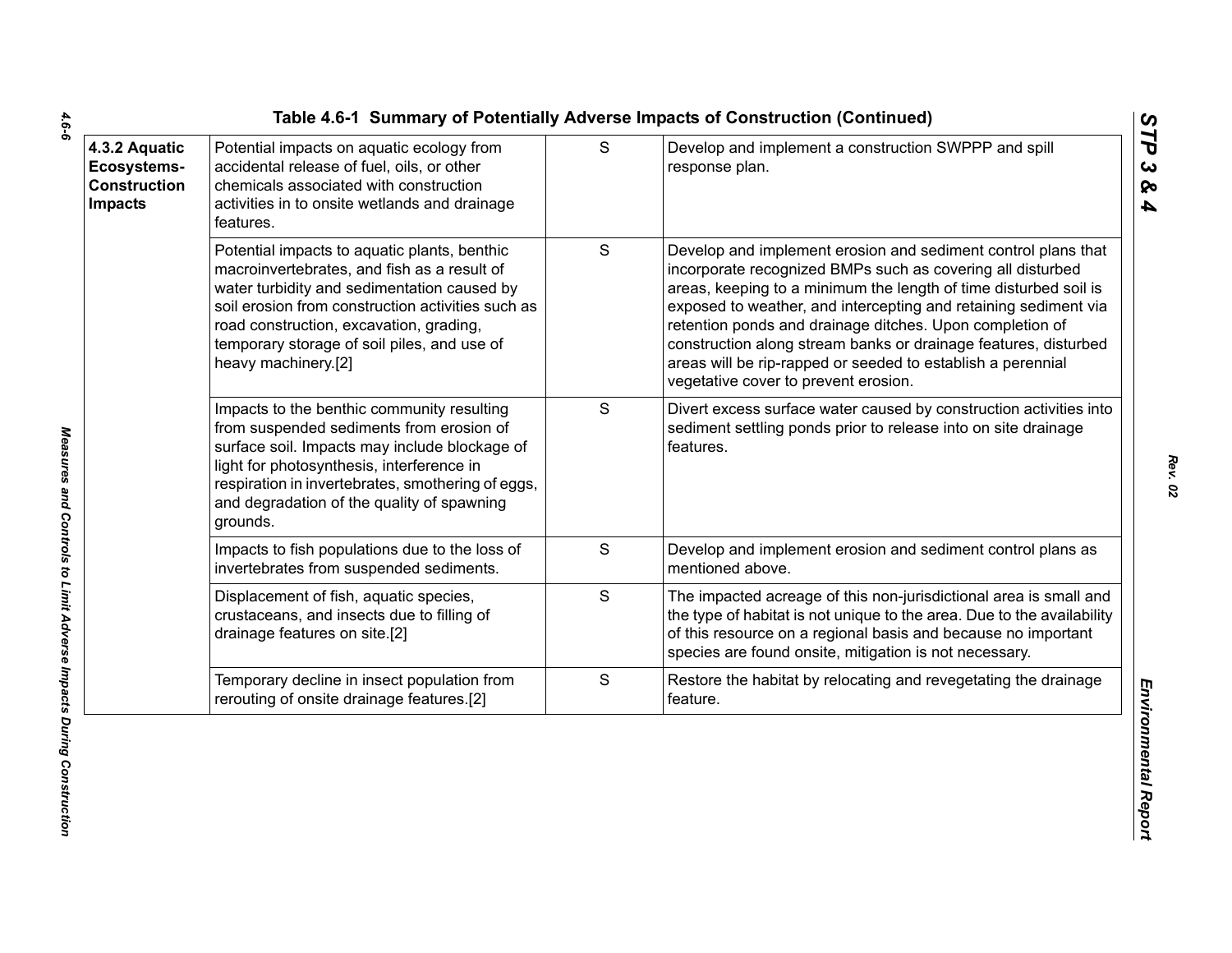|  |  |  |  |  | Table 4.6-1 Summary of Potentially Adverse Impacts of Construction (Continued) |  |
|--|--|--|--|--|--------------------------------------------------------------------------------|--|
|--|--|--|--|--|--------------------------------------------------------------------------------|--|

|                                  |                                                                                                                                                                                                                                         |               | Table 4.6-1 Summary of Potentially Adverse Impacts of Construction (Continued)                                                                                                                                                                                                                                                                                                                                                                                     | ပ                                 |
|----------------------------------|-----------------------------------------------------------------------------------------------------------------------------------------------------------------------------------------------------------------------------------------|---------------|--------------------------------------------------------------------------------------------------------------------------------------------------------------------------------------------------------------------------------------------------------------------------------------------------------------------------------------------------------------------------------------------------------------------------------------------------------------------|-----------------------------------|
| 4.4 Socioeconomic Impacts        |                                                                                                                                                                                                                                         |               |                                                                                                                                                                                                                                                                                                                                                                                                                                                                    | Ë                                 |
| 4.4.1 Physical<br><b>Impacts</b> | Potential temporary impacts to construction<br>workers, STP personnel, people living or<br>working adjacent to the construction area, and<br>transient populations caused by exposure to<br>elevated noise levels. [2]                  | $\mathbf S$   | Construction workers would use hearing protection. The public<br>will be notified of impending construction activities that may<br>exceed acceptable noise levels. Perform all construction activities<br>in compliance with local, state, and federal regulations.<br>Emergency first-aid care would be available at the construction<br>site, and regular health and safety monitoring will be conducted<br>during construction.                                 | $\boldsymbol{\omega}$<br>ନ୍ତ<br>4 |
|                                  | Potential temporary impacts to construction<br>workers, STP personnel, people living or<br>working adjacent to the construction area, and<br>transient populations caused by fugitive dust<br>and fine particulate matter emissions.[2] | ${\mathsf S}$ | Minimize the potential for these emissions by using local, state,<br>and federal regulations. Prepare a dust control plan containing<br>dust control measures such as watering, stabilization of disturbed<br>areas, phased grading to minimize disturbance acreage, covering<br>haul truck beds, etc. Emergency first-aid care would be available<br>at the construction site, and regular health and safety monitoring<br>will be conducted during construction. |                                   |
|                                  | Potential temporary impacts to construction<br>workers, STP personnel people living or<br>working adjacent to the construction area and<br>transient populations caused by exhaust<br>emissions.[2]                                     | S             | Equipment will be serviced regularly. Equipment will be operated<br>in accordance with local, state, and federal emission<br>requirements. Construction activities will be phased to minimize<br>peak hour degradation of local ambient air quality. Emergency<br>first-aid care would be available at the construction site, and<br>regular health and safety monitoring will be conducted during<br>construction.                                                |                                   |
|                                  | Degradation of roads in the vicinity of the<br>project due to increased traffic and an increase<br>in heavy, wide-bodied trucks and equipment.[2]                                                                                       | S             | Alert local government agencies and complete road repairs and<br>improvements (i.e., patching cracks and potholes, adding turn<br>lanes, reinforcing soft shoulders) in a timely manner.                                                                                                                                                                                                                                                                           |                                   |
|                                  |                                                                                                                                                                                                                                         |               |                                                                                                                                                                                                                                                                                                                                                                                                                                                                    | Environmental Report              |

*Rev. 02*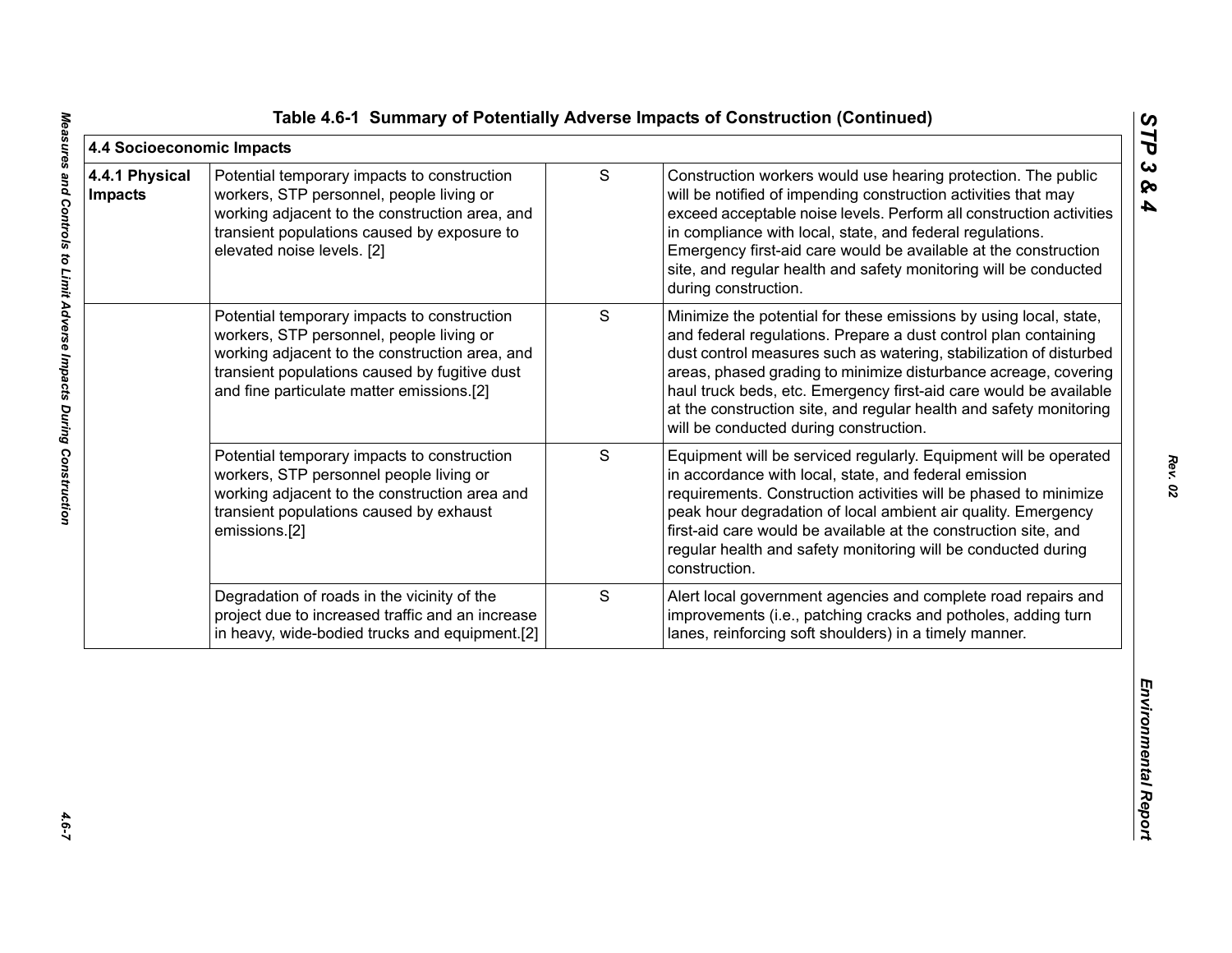| STP due to construction activities.[2]                                                                                         | $M-L$         | Develop and implement a construction traffic management plan<br>that would include such measures as turn lane installation where<br>necessary, establishing a centralized parking area with shuttle<br>service, encouraging carpools, and staggering shifts.                                  |
|--------------------------------------------------------------------------------------------------------------------------------|---------------|-----------------------------------------------------------------------------------------------------------------------------------------------------------------------------------------------------------------------------------------------------------------------------------------------|
| Potential short-term housing shortage in<br>Matagorda County.[2]                                                               | M-L           | Mitigation efforts will be market-driven over time. Construction<br>employment will increase gradually with a peak after 2 or 3 years.<br>This will allow time for construction of new housing. Temporary<br>housing could be constructed as needed.                                          |
| Water shortages in Matagorda County as a<br>result of the in-migrating construction<br>workforce.[2]                           | $M-L$         | Maintain communication with local government and planning<br>officials so that ample time is given to plan for the influx.<br>Mitigation strategies could include reuse, seawater desalination,<br>conservation, and the Lower Colorado River Authority/San<br>Antonio Water System Project.  |
| Shortage of waste water treatment plants in<br>Matagorda County as a result of the in-<br>migrating construction workforce.[2] | M-L           | Maintain communication with local government and planning<br>officials so that ample time is given to plan for the influx.                                                                                                                                                                    |
| Potential impacts to police and fire services in<br>Matagorda County. [2]                                                      | M             | Maintain communication with local government officials so that<br>expansions in police and fire services could be coordinated,<br>planned, and funded in a timely manner. Funding for this<br>expansion will be provided through the increased tax revenues<br>from the construction project. |
| Potential impacts to medical services in<br>Matagorda County. [2]                                                              | ${\mathsf S}$ | Projected increase in the population during construction would<br>not stress the current capacity; therefore mitigation would not be<br>warranted.                                                                                                                                            |